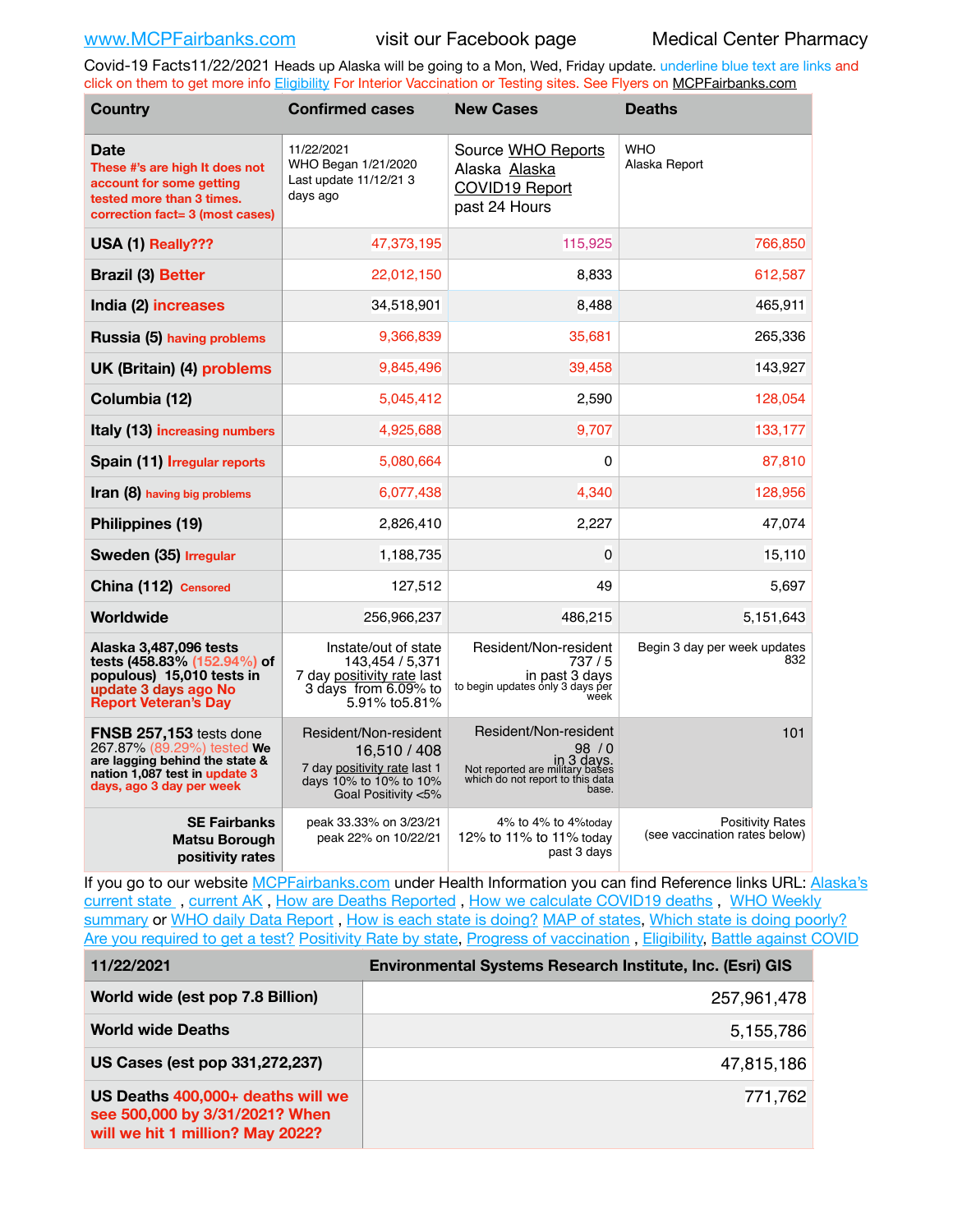# Impact of COVID-19 on the US Healthcare system

Estimated US Population 331.3 million 288.91% (96.30%) have been tested (956.3 million tests have been run) Estimated 5% of US population will test positive for Covid-19 16.56 million (currently 47.8 Million (14.45%) of population tested positive vs Alaska (18.88%) we have currently tested an est. 956.3 million based on 47.8 mill that have tested positive discount some of these numbers by 67% to account for multiple testing of same person.

If 8% will require hospitalization of the 16.56 million positive cases, we would need 1.325 million beds. Estimated by the American Hospital Association there are 800,000 staffed beds available.

The US has 2.8 hospital beds per 1000 our needs could be 56, China had 4.3, Italy 3.2, South Korea 12.3

The USNS Mercy and Comfort added 2,000 staffed beds, not ICU Of these estimated to be admitted to ICU 860,000. to ICU beds The US has 16,000 ICU beds we have 68,000-85,000 beds

US could need 299,000 beds with ventilators  $\leq 16,000$  ventilators

 The Needs

**Summation:** Estimated needs could be 1.325 million hospitalized beds for just COVID-19 patients alone. If positives represents 5% of test run, then approximately 956.3 million have been tested, we have no idea how many tests have been run or how many multiple tests conducted on the same person, resulting in 47.8 million positive tests run with 771,762 total deaths with 2,108 deaths in the past 3 days, ave 5,099/day. In AK, with 143,454 positive cases 18.88% of Alaska, 3,001 hospitalizations, and 832 deaths. Hospitalization rate is 2.09% of those that test positive, Death Rate 0.61% overall or 27.72% of those hospitalized. Those >60 y/o represent 15% of positive cases, yet represent 80% of deaths. 836,165 vaccines given equal approximately 392,537 (51.65%) completed series and 443,628 (58.37%) vaccinated once of population.

Normal ICU stay 5-7 days, estimated ICU stay for COVID-19 2-3 weeks and they could tie up a ventilator for that length of time also, helping only 1/3 as many patients.

This is why we need to flatten the curve by social spacing and only essential travel.

Expected Death (these are just estimates based on other countries) if 5% of the US Population (16.56 million) test positive we are now at 29.137 million positive (8.8%) and if

1% die = 165,600 people

2% die = 311,200 people

3% die = 496,800 people

6% die = 993,600 people obviously we have passed the 1.325 million positive cases we are at 38.176465 million so if 5% of the US population (16.56 million) test positive and 6% of those die = 993,600 deaths if no vaccine, or if 3.09% (511,704) will die, but we are 11.5% of the population, we know 1.65% die or 631,809 people. World wide death rate of positive tests actually 2.00%. The US is at 771,762 1.61% of those actually tested positive, that is 70% lower death rate than when we started in 3/2020 , started at 6%. But we are slipping Death % have gone from 1.67 to 1.82% to 1.62%. There are 7.8 Billion people in the world 331.3 million live in the US (4.2% of the world's population) 14.45% have tested positive. The US deaths represents 14.97% of the world's death numbers and 18.54% of worldwide confirmed cases we should be at 4.2%. Interesting the US has access to the greatest health care in the world, yet experienced 1 death of 5 deaths worldwide or 20% of the worlds death yet represent only 4.2% of the population. What are we doing wrong? In comparison to the flu in the US.

CDC Estimates. From 2010 to 2016, the flu-related death rate was between 12,000 and 56,000, with the highest season being 2012 to 2013 and the lowest being 2011 to 2012. Most deaths are caused by complications of the flu, including pneumonia or a secondary bacterial infection of the heart or brain. or 2,000 to 9,333 per year. In 2020 in the US has 19 million cases 180,000 hospitalized and 10,000 (0.052%) have died, typically it is 2% will die, compared to 1.61% with COVID19. 288.91% (US), 458.83% (Alaska), & 267.87% (Fbks) are still too few to protect us from future outbreaks. Experts feel that we need either need people to get infected with the virus and develop antibodies or get vaccinated to create immune antibodies to protect us, that we need >65% of the population to have positive antibody tests and preferably 70-90%, one expert felt they would not feel confident til >85% were positive, to give assurance (herd immunity) in order to go without masks and social distancing. NY City seems to have the highest number at 20%. Testing is so important. Currently we are testing at 50.32 Million tests per month. At this rate to test everyone once it will take 6.52 months or over 0.67 years. To test 3 times it would take 19.56 months or almost 2 years still from now

The [Flu](https://lnks.gd/l/eyJhbGciOiJIUzI1NiJ9.eyJidWxsZXRpbl9saW5rX2lkIjoxMDMsInVyaSI6ImJwMjpjbGljayIsImJ1bGxldGluX2lkIjoiMjAyMTAyMjYuMzYwNDA3NTEiLCJ1cmwiOiJodHRwczovL3d3dy5jZGMuZ292L2ZsdS93ZWVrbHkvb3ZlcnZpZXcuaHRtIn0.ePMA_hsZ-pTnhWSyg1gHvHWYTu2XceVOt0JejxvP1WE/s/500544915/br/98428119752-l) (Influenza kills approximately 1-2% of those infected ([1.6% positivity in Alaska](http://dhss.alaska.gov/dph/Epi/id/SiteAssets/Pages/influenza/trends/Snapshot.pdf) zero deaths for flu), SARS killed 800 people total, COVID19 appears to kill 1.61% (771,762) of those that test positive (14.45% of US COVID) or 19.5% less deadly than the flu and seems to be more contagious. (Seems to spread more readily) [Flu](https://lnks.gd/l/eyJhbGciOiJIUzI1NiJ9.eyJidWxsZXRpbl9saW5rX2lkIjoxMDEsInVyaSI6ImJwMjpjbGljayIsImJ1bGxldGluX2lkIjoiMjAyMTAyMjYuMzYwNDA3NTEiLCJ1cmwiOiJodHRwOi8vZGhzcy5hbGFza2EuZ292L2RwaC9FcGkvaWQvUGFnZXMvaW5mbHVlbnphL2ZsdWluZm8uYXNweCJ9.oOe3nt2fww6XpsNhb4FZfmtPfPa-irGaldpkURBJhSo/s/500544915/br/98428119752-l)  [rates dropped from 300 to single digits this year](https://lnks.gd/l/eyJhbGciOiJIUzI1NiJ9.eyJidWxsZXRpbl9saW5rX2lkIjoxMDEsInVyaSI6ImJwMjpjbGljayIsImJ1bGxldGluX2lkIjoiMjAyMTAyMjYuMzYwNDA3NTEiLCJ1cmwiOiJodHRwOi8vZGhzcy5hbGFza2EuZ292L2RwaC9FcGkvaWQvUGFnZXMvaW5mbHVlbnphL2ZsdWluZm8uYXNweCJ9.oOe3nt2fww6XpsNhb4FZfmtPfPa-irGaldpkURBJhSo/s/500544915/br/98428119752-l) note the start of mask wearing impacted flu numbers. Alaska has 143,454 so far 16,510 in Fairbanks or 1 of every 9 of Alaskans, and with 101 of 832 deaths 1 in 8, the

first case was transient foreign airline crew member. Interesting, the Source of Alaska's SARS-Cov2 virus originated not from East Asia by travelers or the west coast (Washington where it was first observed) , but came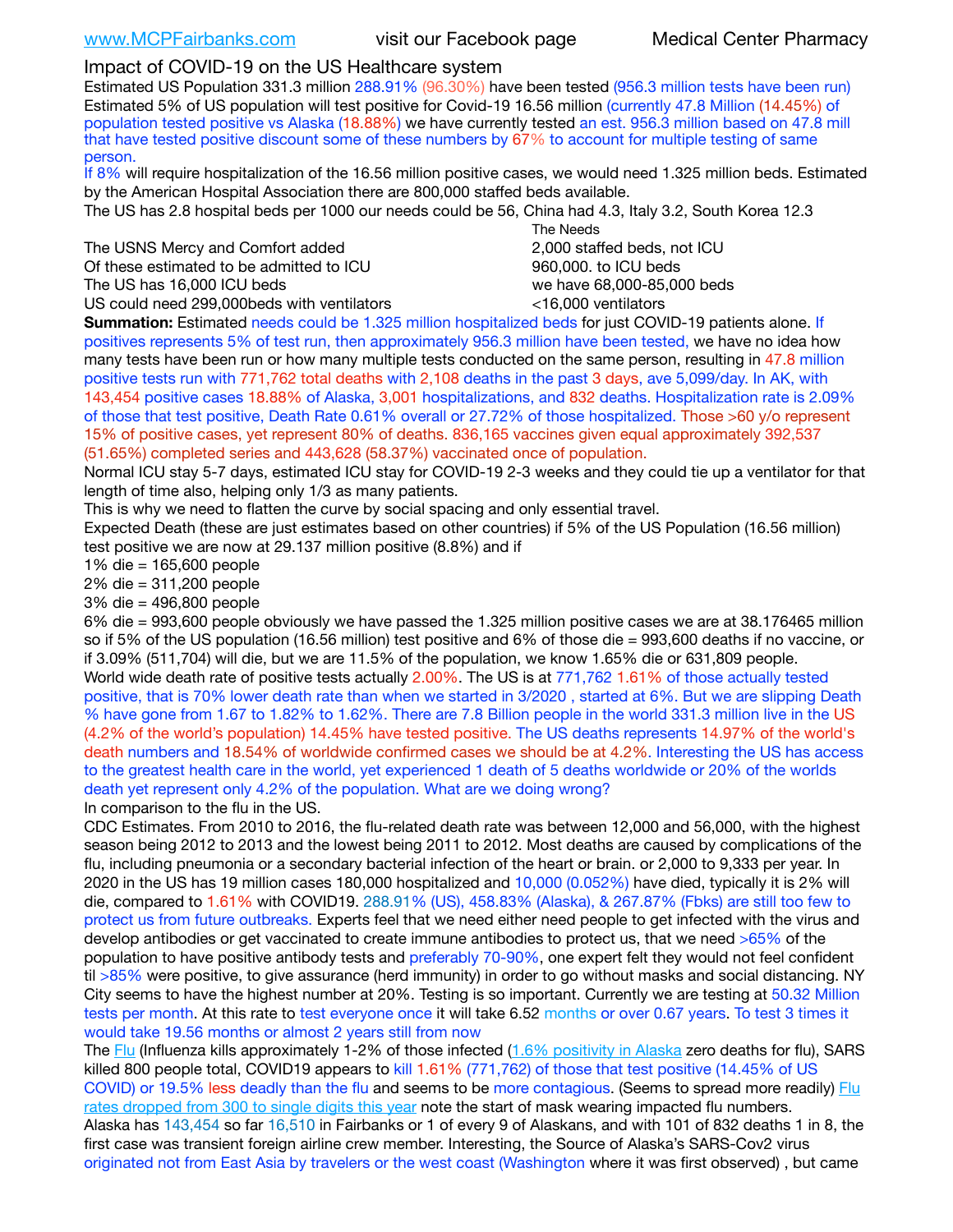[www.MCPFairbanks.com](http://www.MCPFairbanks.com) visit our Facebook page Medical Center Pharmacy

from the east coast of the US, and they were inoculated first from Europe, accordingly from New York's Governor and CDC. Currently 40 Variants known, only 14 of major concern in the US. (Europe's (china's)) Primary, plus an Ohio variant (COH.20G/501Y), California, [UK](https://www.cdc.gov/coronavirus/2019-ncov/transmission/variant-cases.html) (B.1.1.7), (7) South African (1.351), India (Delta), Delta-Plus, Peru (Lambda(C.37)), Mu (Columbia) and (2) Brazil (P.1), we have seen 6, Europe's (China) [variant,](https://www.webmd.com/lung/news/20210318/cdc-who-create-threat-levels-for-covid-variants?ecd=wnl_cvd_031921&ctr=wnl-cvd-031921&mb=kYbf7DsHb7YGjh/1RUkcAW0T6iorImAU1TDZh18RYs0=_Support_titleLink_2) California, Brazil, UK, South Africa, India (delta) now representing 96% of new tests, Mu (Columbia) the latest in Alaska so far, the last 5 in particular as they have a 50% increase in transmissibility vs 20% in the others over the China variant, the delta variant is 50% more transmissible than the UK (B.1.1.7)version, Mu(Columbia). For the latest in [Variance issues in Alaska](https://akvariants.github.io)

**Best practice protection** is good personal Hygiene do not touch eyes, nose, mouth, wash hands frequently for at least 20-30 seconds, before you touch your face, and observe personal spacing of 6-18 feet. Remove your shoes in your house, frequently clean surface areas, let the cleaner sit 15-20 sec before wiping off. **We are recommending to wear any kind of mask.**

Drug treatment is being researched, but as yet not been verified, only suggested. Best to isolate those sick and isolate those most susceptible (old and preconditioned with risk factors)

**Risk factors:** Cardiovascular disease (56.6%), Obesity (41.7%), Diabetes (33.8%), age >60, respiratory problems, especially smokers or those who vape, High Blood Pressure

If you have been exposed self isolate for 2-4 weeks

One episode in China, a man tested negative for 27 days before showing symptoms. So Isolation may want to be considered up to 4 weeks not just 10-14 days.

Italy 1 in 10 positive cases admitted to ICU due to Hypoxic failure requiring mechanical ventilation. In NY it was 1 in 7 that required hospitalization, of the 5700 hospitalized 2634 were discharged (79% (2081)) or added

(21%(553)), 9 in 10 put on a ventilator died.

Public policy development and education is important.

### **How Long does Covid-19 stay on objects**

| Air (droplets in air, sneeze/cough) | up to 3 hours |  |  |
|-------------------------------------|---------------|--|--|
| Copper                              | 4 hrs         |  |  |
| skin (SARS-COV2)                    | 9.04 hrs      |  |  |
| droplets on skin (sneeze)           | 11 hours      |  |  |
| Cardboard (Amazon Box)              | 24 hrs        |  |  |
| Plastic surfaces/Stainless Steel    | 72 hour       |  |  |
|                                     |               |  |  |

 $(Influenza virus 1.82 Hrs)$ 





## Updated graph numbers.

| Project outward      |                        |  |  |
|----------------------|------------------------|--|--|
| Exhalation can spray | $1.5$ m $(4.9$ ft)     |  |  |
| spittle (droplets)   |                        |  |  |
| Coughing             | $2 \text{ m}$ (6.6 ft) |  |  |
| Sneeze               | 6 m (19.7 ft)          |  |  |
|                      |                        |  |  |

Development of immune response

Early viral testing tests to see if you currently have the virus.

Later antibody testing tells us if you have been exposed and survived. But does not tells us if you have immunities to the virus. We will need to have both tests done in order to open the community.. Viral Antigen and Viral RNA tells us you have the disease and can spread the disease and if you can or are currently sick. IgM (short term) and IgG (long term antibodies) tells us you have experienced the virus or had the vaccine, and got over it. You may be resistant if your [antibody levels](https://www.cdc.gov/coronavirus/2019-ncov/lab/resources/antibody-tests.html) are high enough. [Current](https://l.facebook.com/l.php?u=https://www.itv.com/news/2020-10-26/covid-19-antibody-levels-reduce-over-time-study-finds?fbclid=IwAR3Dapzh1qIH1EIOdUQI2y8THf7jfA4KBCaJz8Qg-8xe1YsrR4nsAHDIXSY&h=AT30nut8pkqp0heVuz5W2rT2WFFm-2Ab52BsJxZZCNlGsX58IpPkuVEPULbIUV_M16MAukx1Kwb657DPXxsgDN1rpOQ4gqBtQsmVYiWpnHPJo2RQsU6CPMd14lgLnQnFWxfVi6zvmw&__tn__=-UK-R&c%5B0%5D=AT1GaRAfR_nGAyqcn7TI1-PpvqOqEKXHnz6TDWvRStMnOSH7boQDvTiwTOc6VId9UES6LKiOmm2m88wKCoolkJyOFvakt2Z1Mw8toYWGGoWW23r0MNVBl7cYJXB_UOvGklNHaNnaNr1_S7NhT3BSykNOBg) [View of antibodies/](https://www.livescience.com/antibodies.html) [immunity](https://www.livescience.com/antibodies.html)[.](https://www.itv.com/news/2020-10-26/covid-19-antibody-levels-reduce-over-time-study-finds) We have tested currently 458.83% (152.94%) of the Alaskan population and over little over 288.91%

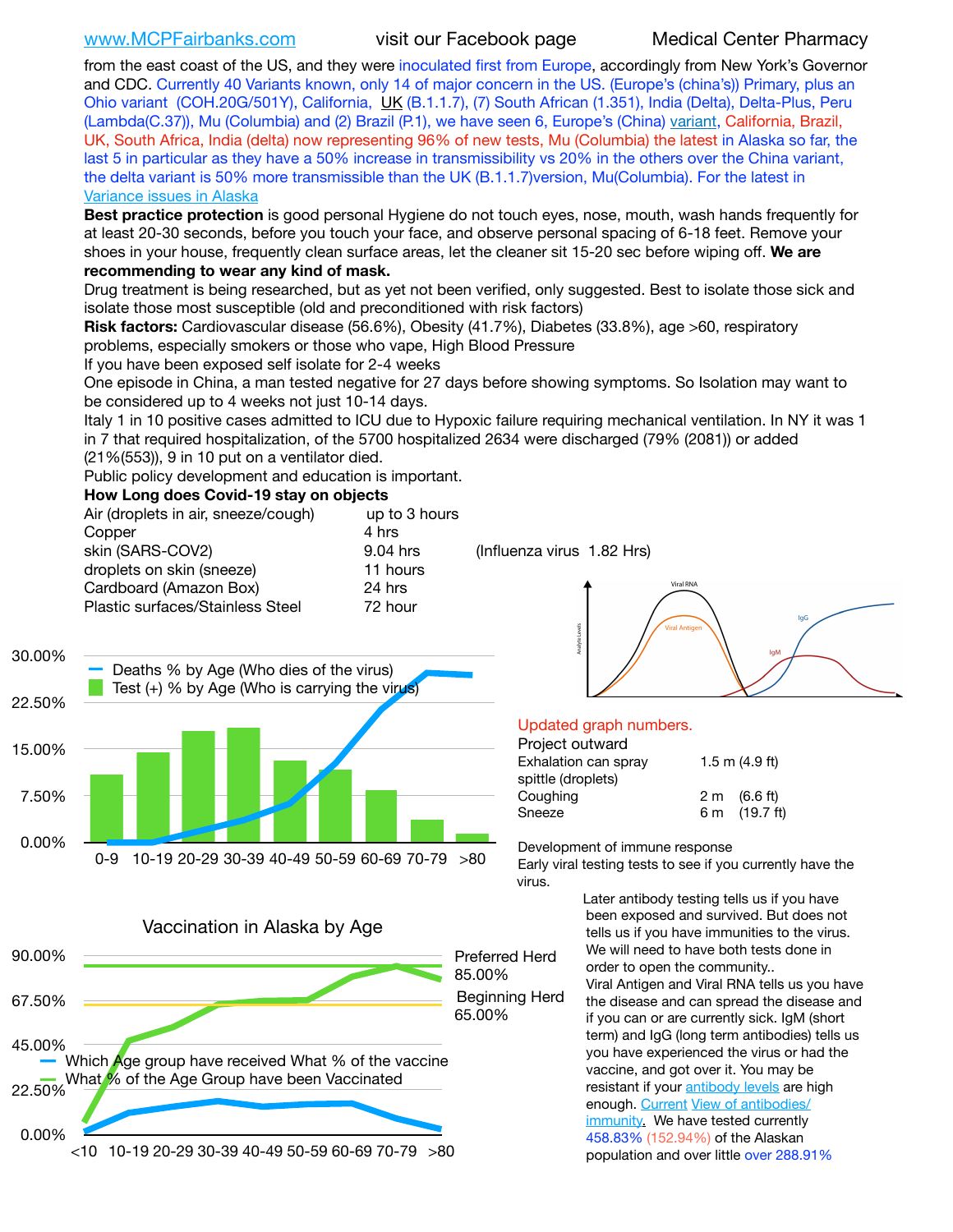[www.MCPFairbanks.com](http://www.MCPFairbanks.com) visit our Facebook page Medical Center Pharmacy

(96.30%) of the US population, discount these numbers by 67% to reflect multiple testing of the same person. To be safe, we need at least 25% to see if we are making progress, [60%](https://www.jhsph.edu/covid-19/articles/achieving-herd-immunity-with-covid19.html) to [barely qualify](https://www.nature.com/articles/d41586-020-02948-4) to be safe, and [70-90%](https://www.mayoclinic.org/herd-immunity-and-coronavirus/art-20486808) to be assured we will not see a second wave of sickness. Some experts will [not feel safe til we are at 85%](https://www.bannerhealth.com/healthcareblog/teach-me/what-is-herd-immunity). See bottom of last page to see how and where in Alaska do we and each of the boroughs stack up, compared to other states and the nation.

Three types of clinical laboratory COVID-19 or SARS-CoV-2 tests are being developed:

 Molecular Gene sequencing (current method), Viral antigen (testing parts of the virus), Host antibody tests (serology). They detect the virus in different ways.

Mask & <u>Mask Usage</u>: N95 filter out 95% of the particles in the air 3 microns in size or larger.<br>19.19 microns in size

| <b>Conflict</b>                                          | Combat<br><b>Death</b> | Past 3<br>days |
|----------------------------------------------------------|------------------------|----------------|
| Revolutionary<br>War                                     | 8,000                  |                |
| Civil War                                                | 214,938                |                |
| World War I                                              | 53,402                 |                |
| World War II                                             | 291,557                |                |
| <b>Korean Conflict</b>                                   | 33,686                 |                |
| <b>Vietnam</b>                                           | 47,424                 |                |
| <b>Gulf War</b>                                          | 149                    |                |
| Afghanistan                                              | 1,833                  |                |
| Iraq                                                     | 3,836                  |                |
| 1918 Flu                                                 | 675,000                |                |
| 9/11 deaths                                              | 2,977                  |                |
| <b>COVID19 deaths</b><br>from 1/20/2020 to<br>11/22/2021 | 771,762 2,108          |                |

10-12 microns in size. Bacteria are larger, so is dust, Gas molecules and viruses are smaller. PM2.5 are 2.5 microns in size. **Viruses** can be 1 micron in size, 0.3 micron in size, or 0.1 microns in size, so they **will pass right through**. **We recommend wearing any mask, the mask may provide up to 5 times the protection** ver **wearing no mask at all**. It still **does not protect** the wearer from contracting the infection, it **can inhibit** the spreading, something is **better than nothing at all**. **Remember there is a clean side ( the side towards you) and a dirty side,** the side to the contaminated air is dirty. If you are COVID positive then this is reversed.

When handling the mask, do not touch the dirty side and then touch your face, Wash properly your hands first after touching the dirty side before touching your face. If you are infected the dirty side is the inside surface of the mask. Wash your homemade mask in hot water wash >133F (for at least 10 minutes) and rinse to sanitize with high heat >133F Plus and a weak bleach or peroxide (not Both) the mask. Daily if possible. If you are a frontline health care provider with a homemade fabric mask 2 hours. Do not touch the dirty side.

**Mask usage: 5/13/21 While the CDC** has changed it's recommendations for those who have gotten vaccinated to go mask free, except on Mass Transportation such as buses and airline, or when in crowded situations, like concerts.

Those that have not been vaccinated are still advised need to wear a mask, they are now the population at risk.

The risk has now increased for those non-vaccinated folks. They no longer have the masked people in the community to protect them. While those who have been vaccinated will not get sick or as sick. They can still pass, much more easily without the masks, the virus to those who have not been vaccinated to make them sick.

Therefore, it is even **more imperative** that those that have not been vaccinated, wear a mask to protect themselves, or get vaccinated. The sea of those with the potential to have the virus now are those <12 y/o of age, those >  $12y$ /o who have not been vaccinated, or those who have been vaccinated and are transitory carriers. Currently, this is about 50% of the US population and about 60% of the Alaskan population. And about 80% of all children under 18y/o at this moment.

**Alcohol solutions** should be 60-80% alcohol **70%** is optimal. **Keep wet and rub 30 seconds**, or Happy Birthday song sung 3 times. **Hydrogen peroxide diluted to 2%** or 4 teaspoonful per quart of water (20ml per 946ml) Bleach the same ratio **Vinegar and ammonia are good cleaning agents, but not disinfectants**. **Do not mix** any of these agents together, toxic fumes can result. **Disinfectants, in order to be effective**, should remain on the applied surface, to be cleaned moist **(wet) for 30 seconds to 4 minutes** depending on material. Caution may dissolve glue or adhesives or bleach and discolor items, check with manufacturers. Do not let it get inside electronic devices. UV (10 minutes), [UV light](http://www.docreviews.me/best-uv-boxes-2020/?fbclid=IwAR3bvFtXB48OoBBSvYvTEnKuHNPbipxM6jUo82QUSw9wckxjC7wwRZWabGw) only kills where it can see.

### **Myths**

Taking hot baths, using colloidal silver, eating garlic soup, gargling with bleach are not proven to be effective. We have already seen using chloroquine taking the wrong form in the wrong dose can be fatal, one death and one critically injured. (see Arizona couple after listening to the past-president)

**We have heard of all kinds of cures.** To date there is no curative or preventative treatments, only supportive therapy. At this point there is **no proof** that Quinine, zinc, Hydroxychloroquine, Chloroquine, or Vitamin C works. As they say wives-tale at best, irresponsible reporting most likely. We have seen no information that they work.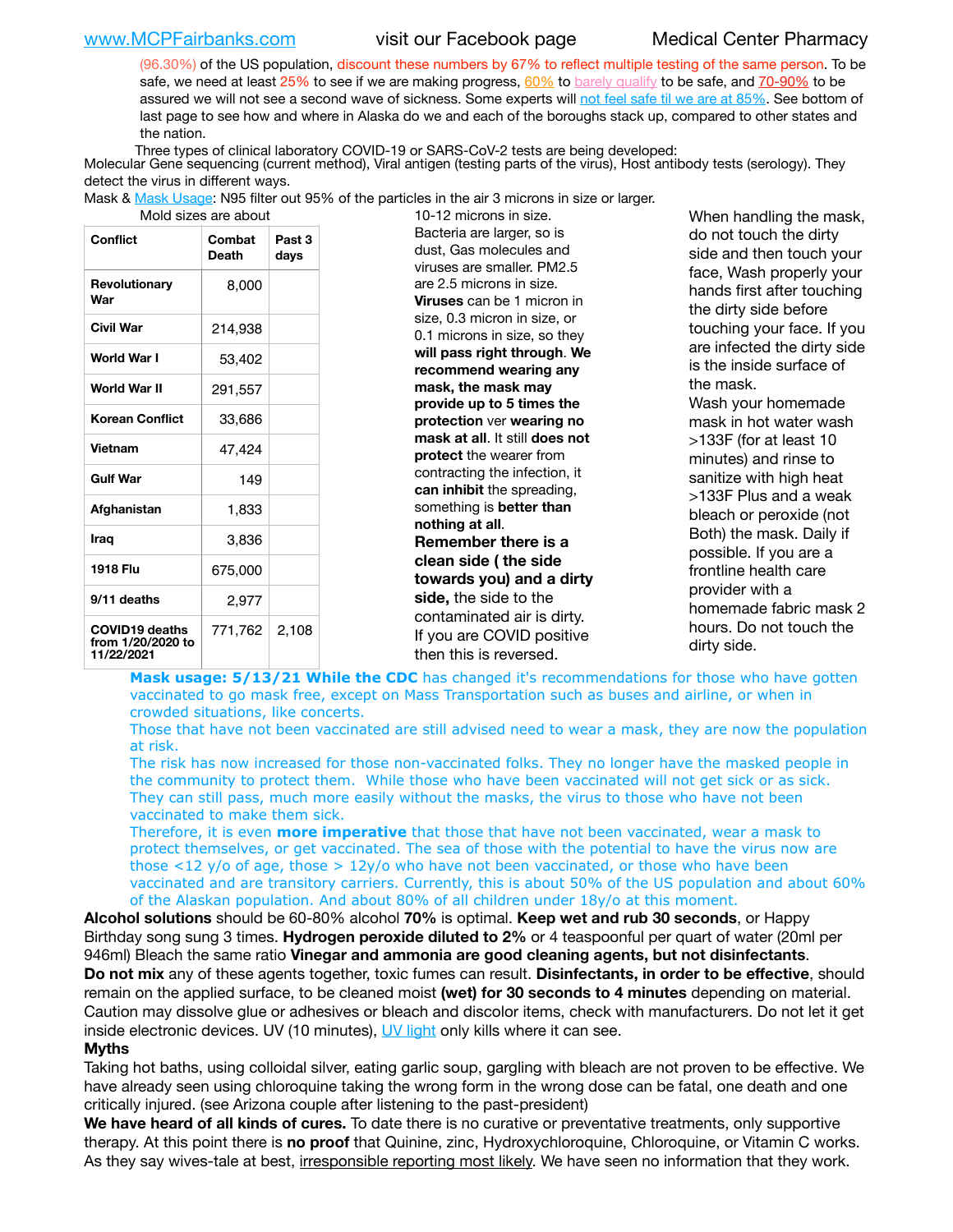[www.MCPFairbanks.com](http://www.MCPFairbanks.com) visit our Facebook page Medical Center Pharmacy

There have been ineffective dosing issues, over-dosing issues, permanently killing the senses of smell or taste, inappropriate usage, cardiac arrhythmias, and death from the usage of these agents have been reported. The virus may die out with heat of summer, or cold weather, this is a myth, There are a couple of studies at show the virus can withstand 98F. We know the body tries to use up to 104F to potentiate our immune system, to kill viruses. Taking NSAID, Aspirin, Ach-Inhibitors, Arb's and you get the COVID-19 infection are not contraindicated and no clinical evidence that says you should stop any of these classes of medications. It would be misguided and ill advised if you did so, In other words, Unless your doctor makes changes, keep taking your medications unless told to do otherwise.

**Vaccine Myths and Fake information:** There are no microchips, tracking devices, fetus tissue, at all in the vaccines. Vaccines will not and can not change your DNA., It can not change the fertility of men or women. It seems to be safe to the fetus and pregnant women. You should continue to wear a mask til we get to Herd Immunity levels, but can remove masks if you are outdoors, but not at concerts where you are close together. You should still get vaccinated complete series) even if you got COVID. If you have some of the co-morbidities, it is important that you do get vaccinated, the side effects of the vaccine will be milder and survivable than getting COVID. When you have questions, ask a pharmacist or your doctor.

As of 12/21/20, DHSS was aware of 11 reports regarding possible allergic reactions from Alaska's hospitals to CDC: Bartlett Regional Hospital (8), Providence Alaska (2) and Fairbanks Memorial Hospital (1). Two were identified as anaphylaxis and one of those resulted in hospitalization for ongoing monitoring. In the other  $w$ three cases, symptoms were mild and not considered anaphylaxis. the hospitalized patient has been discharged and is doing well. The CDC said there appears to be no obvious geographic clustering of these reactions, nor was a specific production lot involved. People who experience anaphylaxis after the first dose should not receive romig. in

a second dose, according to CDC recommendations. For being one of the first states in that nation to start vaccinating, those <16y/o, we have slowed down vaccinations to where we are now way behind. More people are getting sick more frequently. Soon we will have more deaths. Due to vaccination resistance, Alaska has pushed itself into near last place, in the nation, as to when we will reach "herd immunity". This is the date when we can safely remove our masks and other restrictions.

Check our website [www.MCPFairbanks.com](http://www.MCPFairbanks.com) for the 13 testing sites in the interior of Alaska.

**Who is eligible now?** All Alaskans > 5 y/o, can receive the Pfizer vaccine and those >18 y/o can receive all of the other vaccines, all visitors can get vaccinated. Johnson and Johnson, has been reinstated, but I would caution not to give it



to women 12-50 years old. Booster available >18y/o. For details about eligibility, to find a provider

visit [covidvax.alaska.gov.](https://lnks.gd/l/eyJhbGciOiJIUzI1NiJ9.eyJidWxsZXRpbl9saW5rX2lkIjoxMDYsInVyaSI6ImJwMjpjbGljayIsImJ1bGxldGluX2lkIjoiMjAyMTAxMjguMzQwODU3NjEiLCJ1cmwiOiJodHRwOi8vZGhzcy5hbGFza2EuZ292L2RwaC9FcGkvaWQvUGFnZXMvQ09WSUQtMTkvdmFjY2luZS5hc3B4In0.-Xwhl42jAWOMS7ewfS85uxwrwjohCso3Sb81DuDKtxU/s/500544915/br/93796640171-l) for vaccination sites or call 1-907-646-3322 for questions [covid19vaccine@alaska.gov](mailto:covid19vaccine@alaska.gov?subject=COVID19%20Vaccine%20questions) 9 am – 6:30 pm Monday - Friday and 9 am-4:30 pm Saturday and Sunday. You may be put on hold, but you will not need to leave a message for a return phone call if you call within business hours. Keep these tips in mind when scheduling. checkout our website [www.MCPFairbanks.com](http://www.MCPFairbanks.com) Please keep these tips in mind when scheduling. Be sure to keep and save your proof of vaccination cards as you may need it for travel purposes in the future.

Gao Fu, the director of the China Centers for Disease Control, admitted on 4/10/2021 that the country's vaccines don't exactly give Covid-19 a knockout blow. One study from Brazil found that the vaccine from the Chinese company Sinovac was 50.4% effective, compared to Pfizer's 97%. Fu said the government is looking for ways to boost effectiveness.

# Many Alaskans live with underlying health concerns

You can not change your age but you can affect change with other risk factors. Nov. 17, 2020 for more information check out [Alaska DHSS Insights](http://dhss.alaska.gov/dph/Epi/id/Pages/COVID-19/blog/20201117.aspx)

Epidemiologists within the Section of Chronic Disease Prevention and Health Promotion analyzed reports from about 8,500 randomly-selected Alaska adults who participated in the annual [Behavioral Risk Factor Surveillance System \(BRFSS\)](http://dhss.alaska.gov/dph/Chronic/Pages/brfss/default.aspx) telephone survey between 2016 and 2018. About 67% of Alaska adults  $-$  two out of three  $-$  have at least one of the following ongoing health concerns that have been shown to increase chances for serious illness from COVID-19:

- 46% of Alaska adults are current or former smokers
- 32% have obesity BMI >30.0
- 8% have type 1 or type 2 diabetes
- 6% have chronic obstructive pulmonary disease (COPD)
- 5% have heart disease or have had a heart attack
- 2% have chronic kidney disease